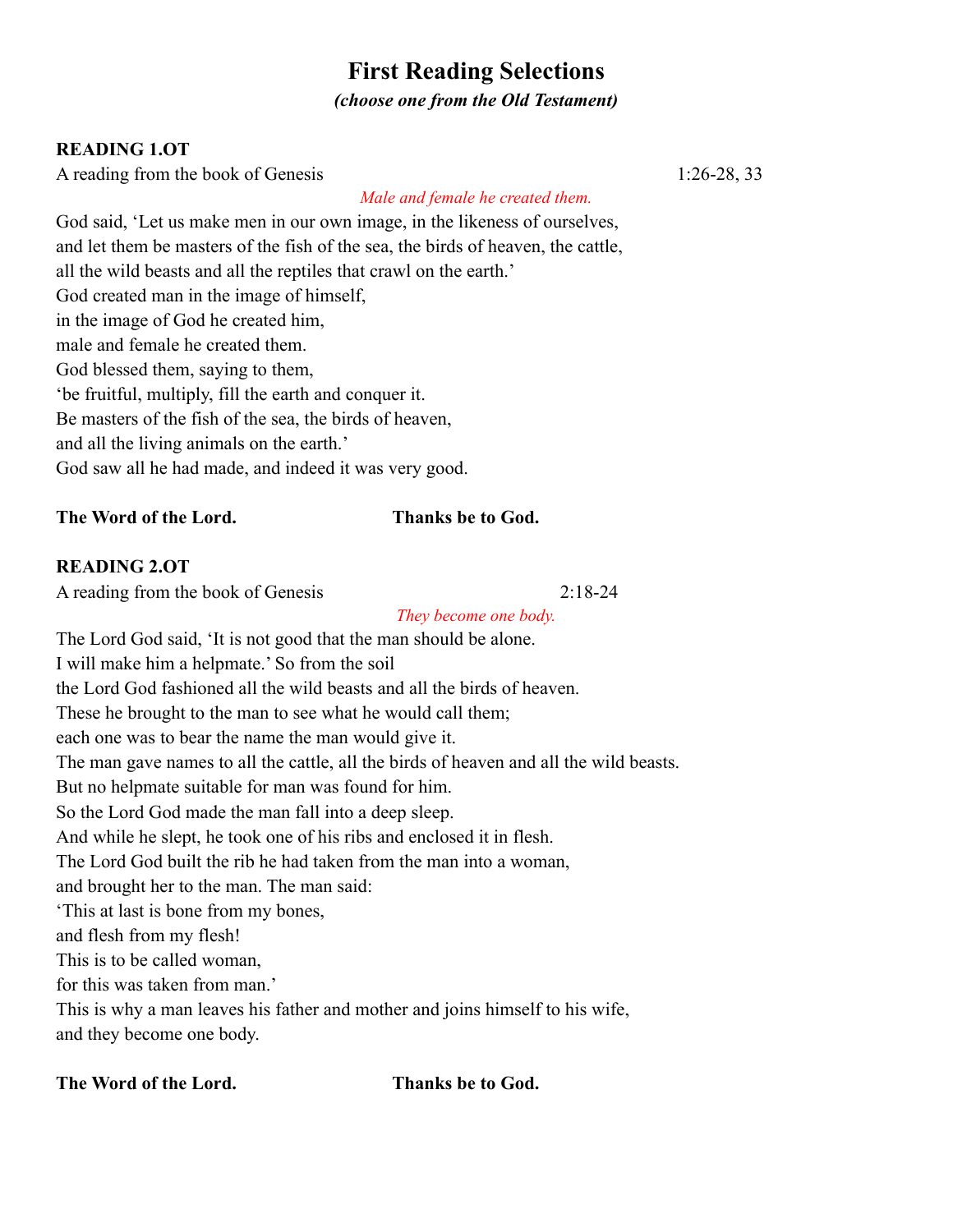# **READING 3.OT**

A reading from the book of Genesis 24:48-51, 58-67 *Isaac loved Rebekah, and so he was consoled for the loss of his mother.* Abraham's servant said to Laban, 'I blessed the Lord, God of my master Abraham, who had graciously led me to choose the daughter of my master's brother for his son. Now tell me whether you are prepared to show kindness and goodness to my master; if not, say so, and I shall know what to do.' Laban and Bethuel replied, 'This is from the Lord; it is not in our power to say yes or no to you. Rebekah is there before you. Take her and go; and let her become the wife of your master's son, as the Lord has decreed.' They called Rebekah and asked her, 'Do you want to leave with this man?' 'I do,' she replied. Accordingly, they let their sister Rebekah go,

with her nurse, and Abraham's servant and his men.

They blessed Rebekah in these words:

'Sister of ours, increase

to thousands and tens of thousands!

May your descendants gain possession of the gates of their enemies!'

Rebekah and her servants stood up, mounted the camels, and followed the man.

The servant took Rebekah and departed.

Isaac, who lived in the Negeb,

had meanwhile come into the wilderness of the well of Lahai Roi.

Now Isaac went walking in the fields as evening fell and looking up saw camels approaching.

And Rebekah looked up and saw Isaac.

She jumped down from her camel, and asked the servant,

'Who is that man walking through the fields to meet us?'

The servant replied, 'That is my master.'

Then she took her veil and covered herself up.

The servant told Isaac the whole story;

and Isaac led Rebekah into his tent and made her his wife; and he loved her.

And so, Isaac was consoled for the loss of his mother.

The Word of the Lord. Thanks be to God.

#### **READING 4.OT**

A reading from the book of Tobit 7:6-14

*The Lord of heaven favour you, my child, and grant you his grace and peace.*

Raguel kissed Tobias and wept.

Then finding words, he said, 'Blessings on you, child!

You are the son of a noble father. How sad it is

that someone so virtuous and full of good deeds should have gone blind!'

He fell on the neck of his kinsman Tobias and wept.

And his wife Edna wept for him,

and so did his daughter Sarah.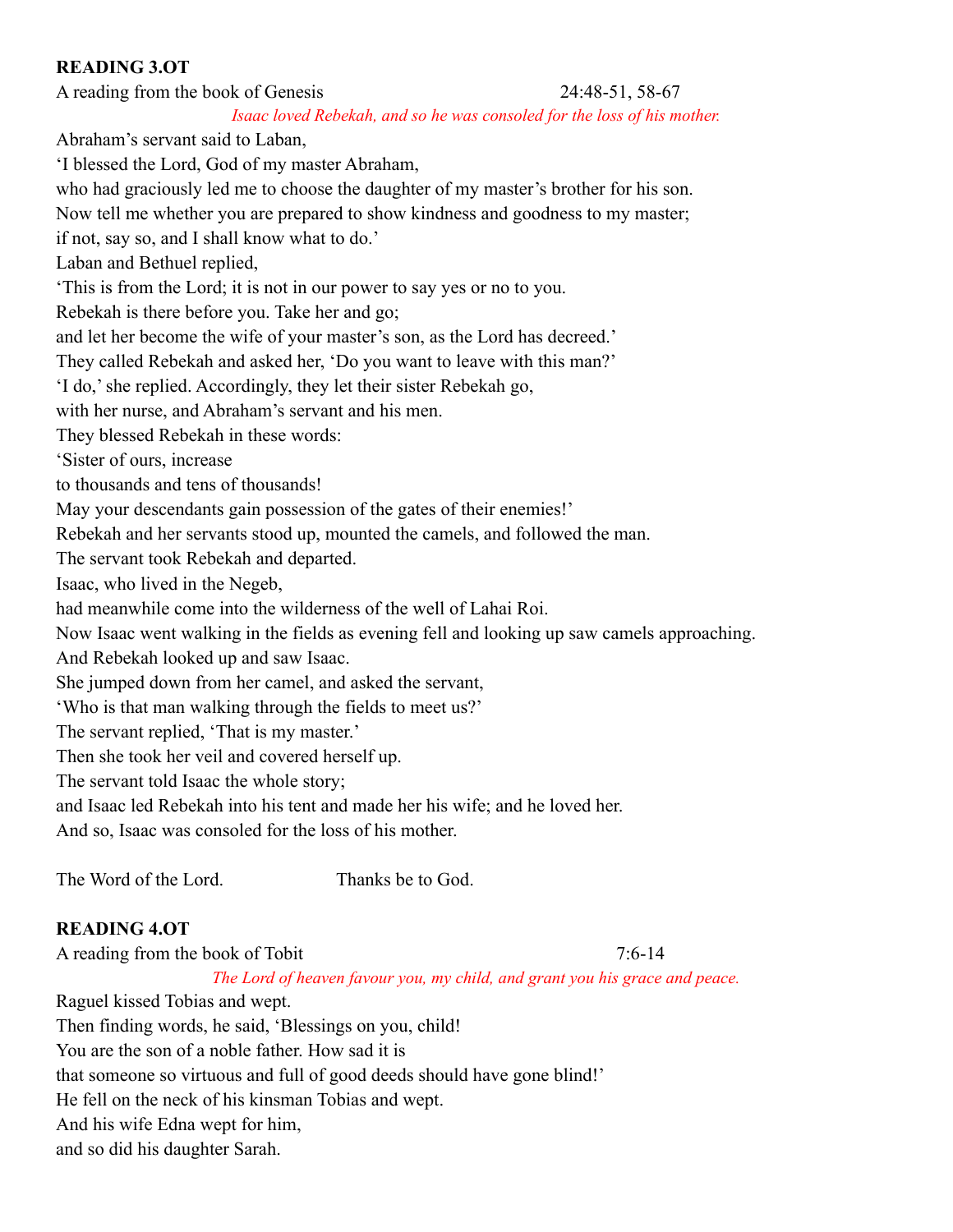Raguel killed a sheep from the flock, and they gave Tobias and Raphael a warm-hearted welcome. They washed and bathed and sat down to table. Then Tobias said to Raphael, 'Brother Azarias, will you ask Raguel to give me my sister Sarah?' Raguel overheard the words, and said to the young man, 'Eat and drink, and make the most of your evening; no one else has the right to take my daughter Sarah – no one but you, my brother. In any case I, for my own part, am not at liberty to give her to anyone else, since you are her next of kin. However, my boy, I must be frank with you: I have tried to find a husband for her seven times among our kinsmen, and all of them have died the first evening, on going to her room. But for the present, my boy, eat and drink; the Lord will grant you his grace and peace.' Tobias spoke out, 'I will not hear of eating and drinking till you have come to a decision about me.' Raguel answered, 'Very well. Since, as prescribed by the Book of Moses, she is given to you, heaven itself decrees she shall be yours. I shall therefore entrust your sister to you. From now you are her brother and she is your sister. She is given to you from today for ever. The Lord of heaven favour you tonight, my child, and grant you his grace and peace.' Raguel called for his daughter Sarah, took her by the hand and gave her to Tobias with these words, 'I entrust her to you; the law and the ruling recorded in the Book of Moses assign her to you as your wife. Take her; take her home to your father's house with a good conscience. The God of heaven grant you a good journey in peace.' Then he turned to her mother and asked her to fetch him writing paper. He drew up the marriage contract, how he gave his daughter as bride to Tobias according to the ordinance in the Law of Moses. After this they began to eat and drink.

#### **The Word of the Lord. Thanks be to God.**

### **READING 5. OT**

A reading from the book of Tobit 8:4-8

*Bring us to old age together.*

On the evening of their marriage, Tobias said to Sarah, 'You and I must pray and petition our Lord to win his grace and protection.' They began praying for protection, and this was how he began: 'You are blessed, O God of our fathers; blessed, too, is your name for ever and ever. Let the heavens bless you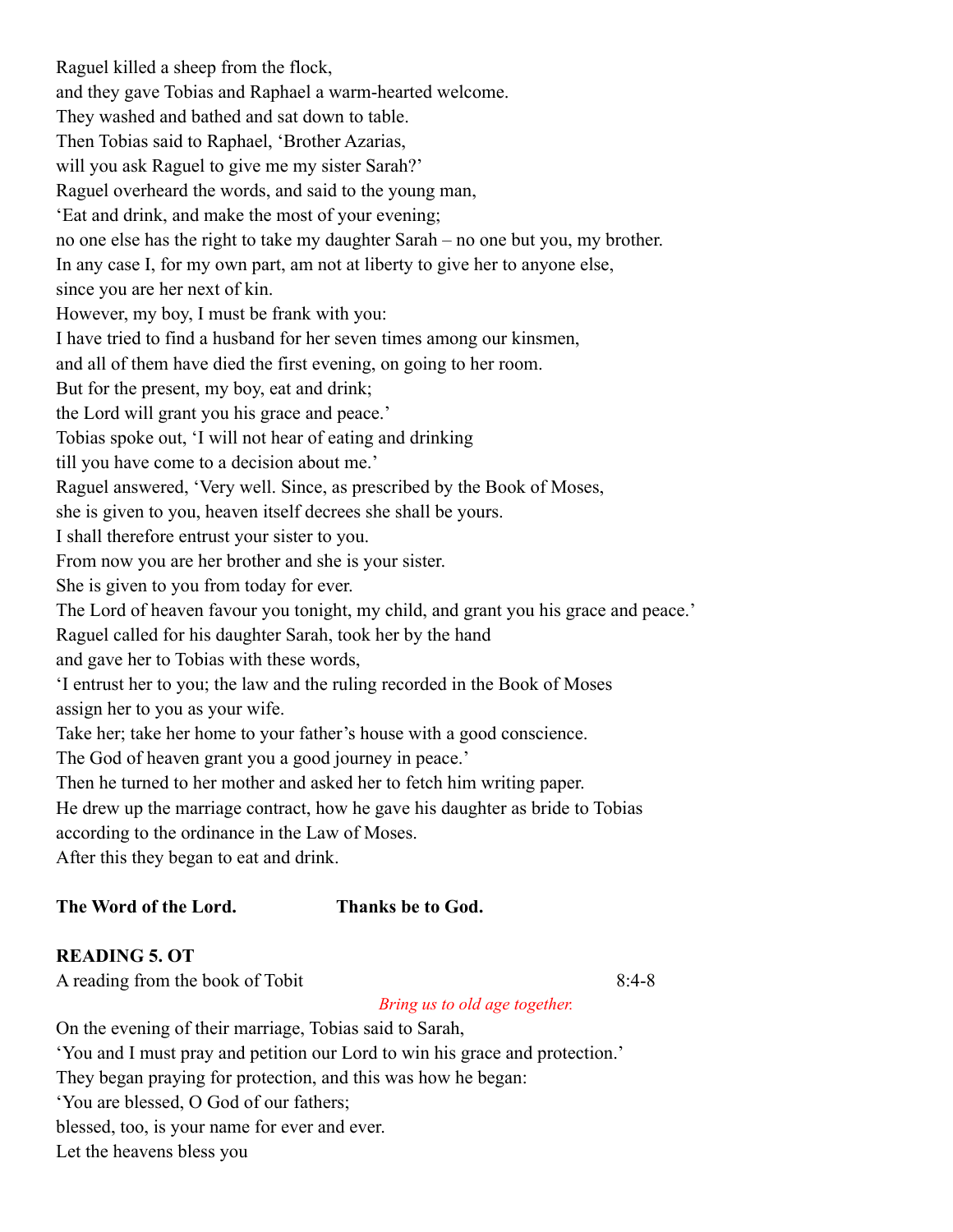and all things you have made for evermore. It was you who created Adam, you who created Eve his wife to be his help and support; and from these two the human race was born. It was you who said, "It is not right that the man should be alone; let us make him a helpmate like himself." And so I do not take my sister for any lustful motive; I do it in singleness of heart. Be kind enough to have pity on her and on me and bring us to old age together.' And together they said, 'Amen, Amen'.

#### **The Word of the Lord. Thanks be to God.**

#### **READING 6. OT**

A reading from the book of Proverbs 31:10-13, 19-20, 30-31

*The woman who is wise is the one to praise.*

A perfect wife, who can find her? She is far beyond the price of pearls. Her husband's heart has confidence in her, from her he will derive no little profit. Advantage and not hurt she brings him all the days of her life. She is always busy with wool and with flax, she does her work with eager hands. She sets her hands to the distaff, her fingers grasp the spindle. She holds out her hand to the poor, she opens her arms to the needy. Charm is deceitful, and beauty empty; the woman who is wise is the one to praise. Give her a share in what her hands have worked for, and let her works tell her praises at the city gates.

The Word of the Lord. Thanks be to God.

# **READING 7.OT**

A reading from the Song of Songs 2:8-10, 14, 16; 8:6-7

*Love is strong as Death.*

I hear my Beloved. See how he comes leaping on the mountains, bounding over the hills.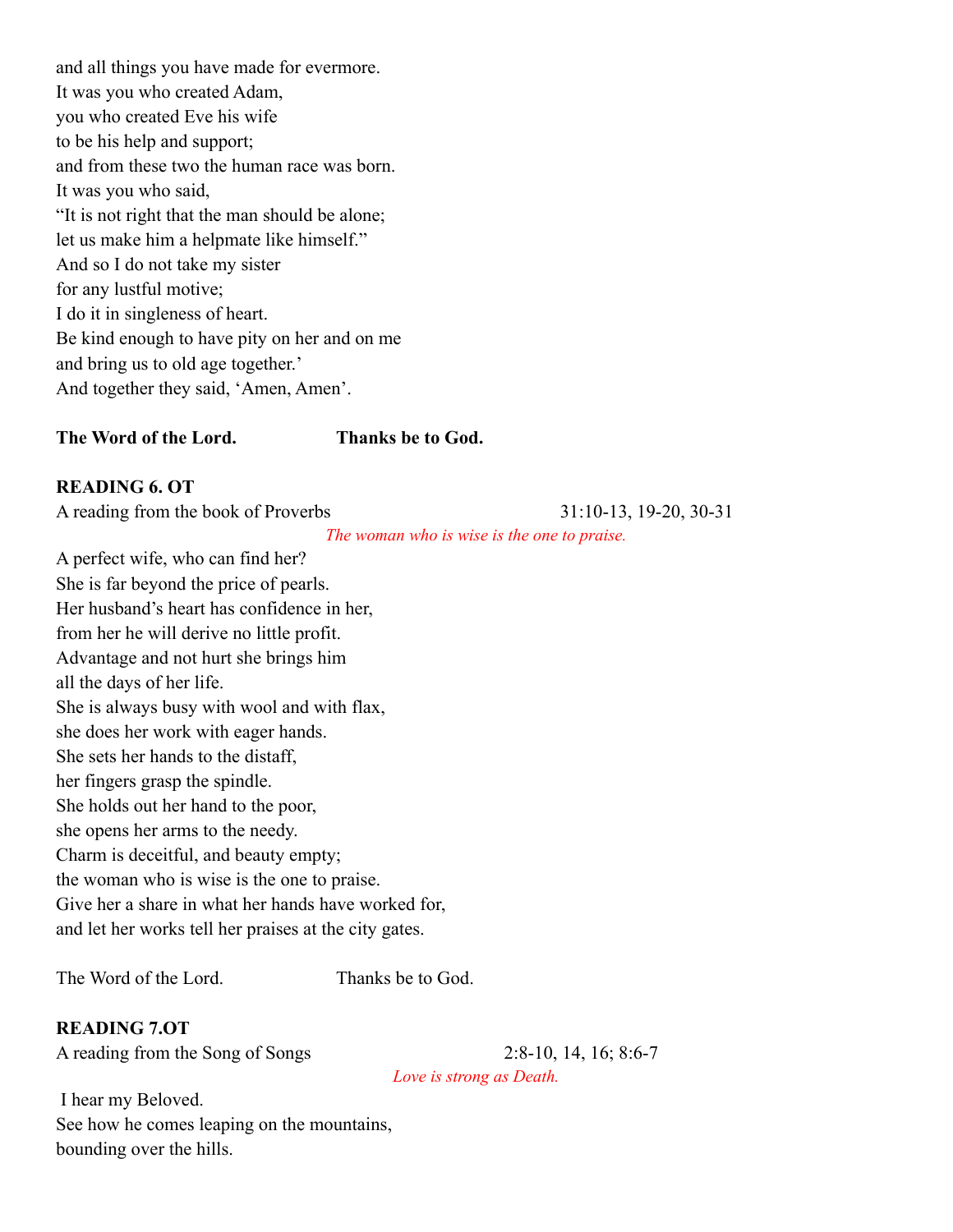My Beloved is like a gazelle, like a young stag. See where he stands behind our wall. He looks in at the window, he peers through the lattice. My Beloved lifts up his voice, he says to me, 'Come then, my love, my lovely one, come. My dove, hiding in the clefts of the rock. In the coverts of the cliff, show me your face, let me hear your voice; for your voice is sweet and your face is beautiful.' My Beloved is mine and I am his. Set me like a seal on your heart, like a seal on your arm. For love is strong as Death, passion as relentless as Sheol. The flash of it is a flash of fire, a flame of the Lord himself. Love no floods can quench, no torrents drown.

### **The Word of the Lord. Thanks be to God.**

### **READING 8.OT**

A reading from the book of Ecclesiasticus 26:1-4, 13-16 *Like the sun rising is the beauty of good wife in a well-kept house.* Happy the husband of a really good wife; the number of his days will be doubled.

A perfect wife is the joy of her husband, he will live out the years of his life in peace.

A good wife is the best of portions,

reserved for those who fear the Lord;

rich or poor, they will be glad of heart; cheerful of face, whatever the season.

The grace of a wife will charm her husband,

her accomplishments will make him stronger.

A silent wife is a gift from the Lord,

no price can be put on a well-trained character.

A modest wife is a boon twice over, a chaste character cannot be weighed on scales.

Like the sun rising over the mountains of the Lord

is the beauty of a good wife in a well-kept house.

# **The Word of the Lord. Thanks be to God.**

# **READING 9. OT**

A reading from the prophet Jeremiah 31:31-34 *I will make a new covenant with the House of Israel and the House of Judah.* See, the days are coming—it is the Lord who speaks—

when I will make a new covenant with the House of Israel and the House of Judah, but not a covenant like the one I made with their ancestors on the day I took them by the hand to bring them out of the land of Egypt.